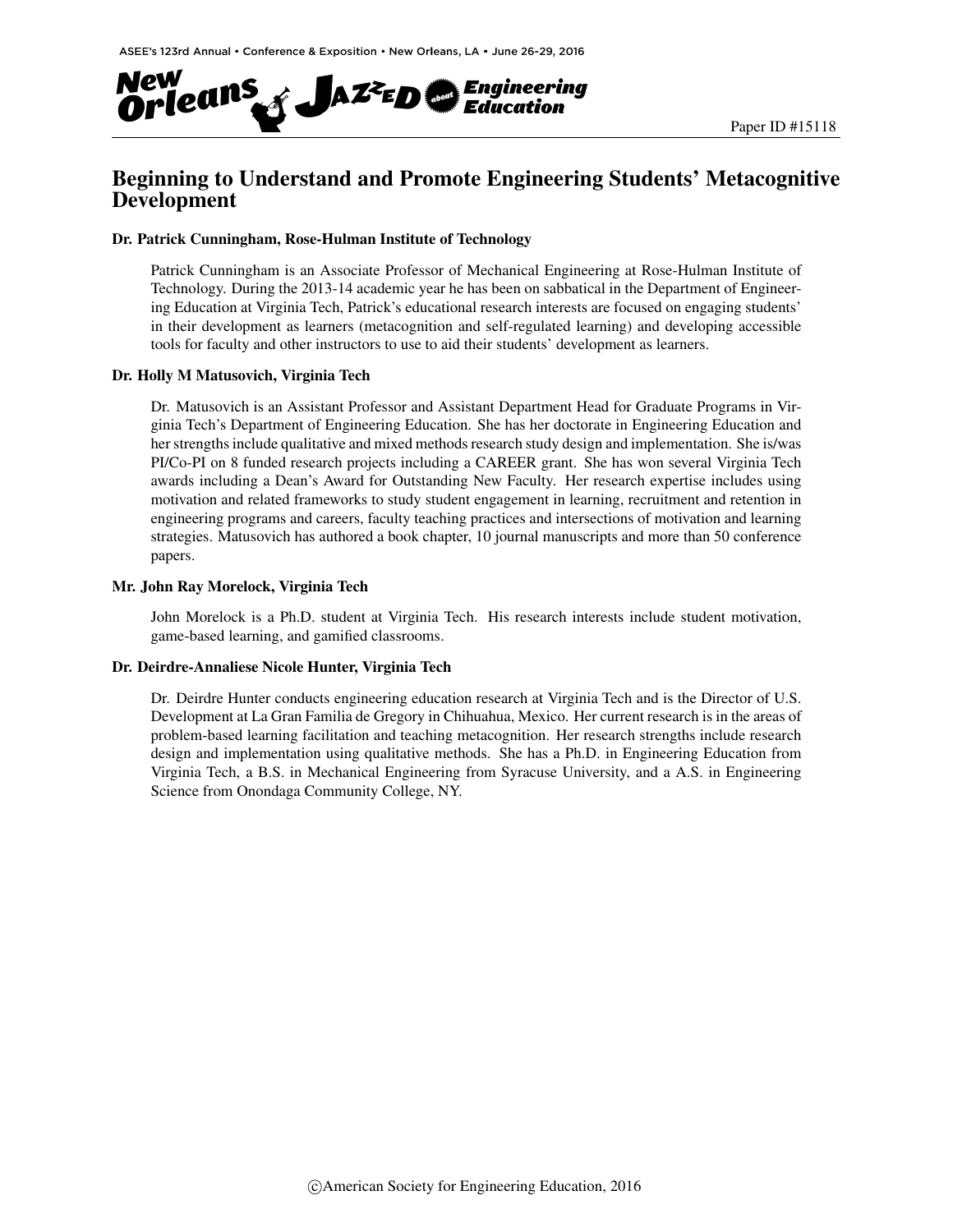# **Beginning to Understand and Promote Engineering Students' Metacognitive Development**

### **Introduction**

Metacognition, defined as the knowledge and regulation of one's own cognitive processes [1, 2], is critically important to student learning and particularly instrumental in ill-structured problemsolving [3, 4]. Despite the importance of metacognition, much of the research on metacognition has occurred in controlled research settings, developing our understanding of what it is and why it is beneficial. Much less is known about how to help students develop metacognitive skills in classroom settings, that is, how to teach metacognition. Further, there are significant bodies of research on the role of metacognition in writing and solving math problems, but little work has been done on the role of metacognition within engineering disciplines.

Metacognition is particularly important in the training and development of engineers as problem solvers. Practicing engineers are problem solvers, engaging ill-structured and ill-defined realworld problems. Metacognitive skills function to help problem solvers navigate such messy problems – enabling them to reach solutions more efficiently and effectively and to continue learning from their experiences [5]. More specifically, metacognition improves ones awareness and regulation of how they think – identifying and defining problems and sub-problems, how well specific known strategies are matched to a particular problem, planning and monitoring a solution process, and evaluating the process and results. These same skills improve engineering student learning in present educational contexts and are connected to lifelong learning. In preparing to become practicing engineers, *i.e.*, messy problem solvers, engineering students will benefit greatly from explicit development of their metacognitive skills – now and throughout their lives.

The purpose of this project is to generate transferable tools which can be used to teach and evaluate undergraduate engineering students' metacognitive skills in the context of an engineering classroom. To accomplish this, we are working through a three-phase project in which we pilot a metacognitive intervention in one context, translate the intervention to a new context, and share the intervention and provide training on how to use it. This paper reports on the outcomes from Phase 1, which is focused on the development and pilot implementation of a metacognitive intervention for a sophomore engineering course at a small undergraduate-focused engineering school and assessing student's metacognitive development. The intervention is made up of six modules containing paired elements: training videos on metacognitive knowledge and awareness; contextualized in-class activities; and metacognitive assignments that provide opportunities to become more metacognitively self-aware and practice metacognitive regulation. In Phase 2, we will use the research outcomes from Phase 1 to revise the intervention and translate it to a second engineering education context, a freshman course at a large comprehensive state land-grant university. We measure students' metacognitive development through pre- and post- interviews and surveys, that is, early in the term and late in the term after most of the interventions, and through analysis of students' responses on post video questions, in-class activities, and metacognitive assignments. The assignments are designed to promote student metacognitive awareness and help them practice metacognitive regulation.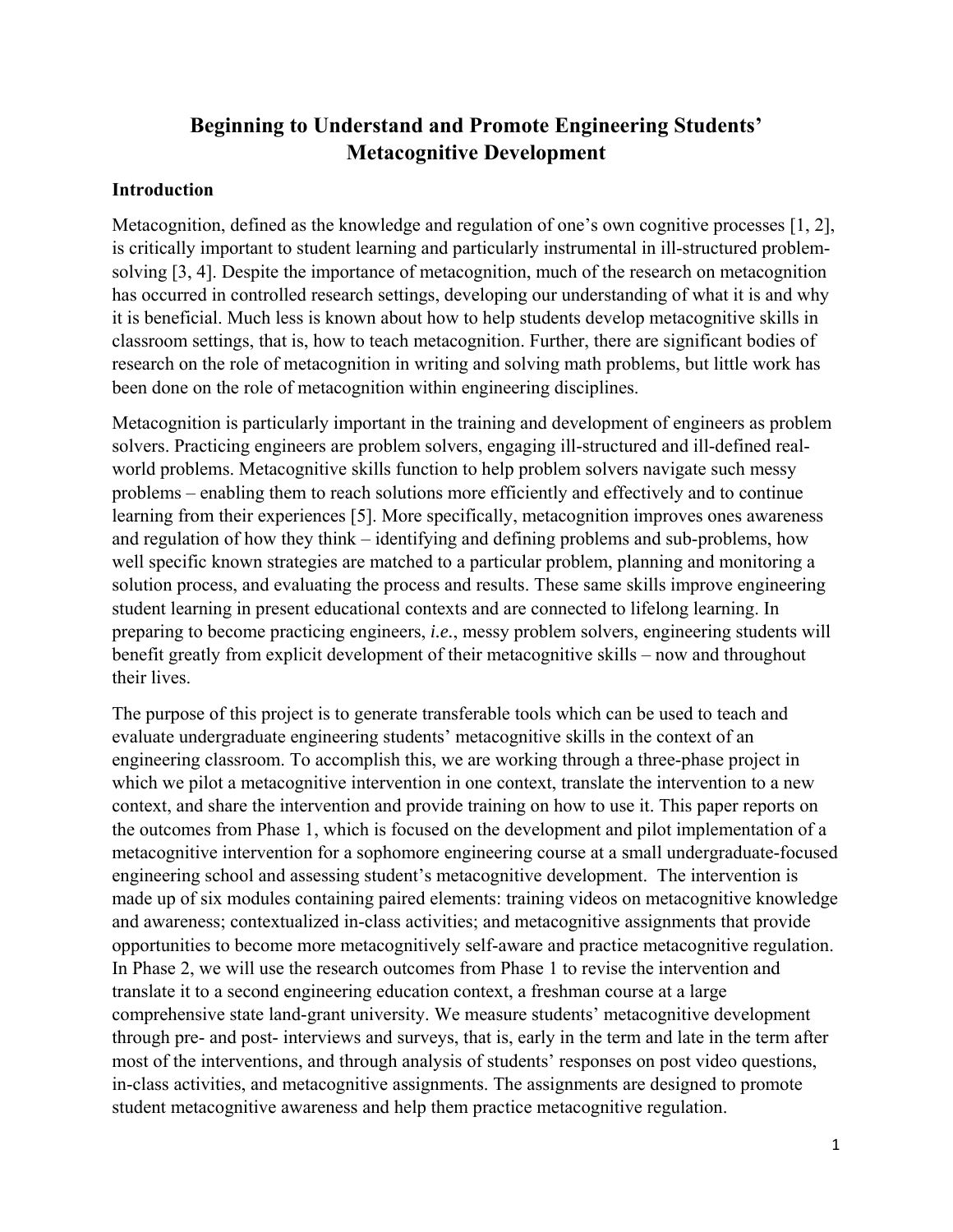In the present analysis we focus on understanding if and how students are developing metacognitive skills through the intervention. We posed and answered these research questions:

- RQ1. What strengths and gaps did students recognize in their primary learning approaches prior to the intervention?
- RQ2. How did students engage in metacognitive regulation to improve their learning approaches during the intervention?
- RQ3. How did students perceive the difficulty and usefulness of metacognition following the intervention?

To answer the questions we focus on the students' engagement with the intervention modules. Specifically we examine students' responses to questions about the videos, in class activities, and metacognitive assignments.

# **Framework**

Metacognition is made up of the interacting and complementary elements of knowing about and regulating our thinking, *i.e.*, our cognitive processes, as shown in Figure 1.



**Figure 1: Conceptual Framework of Metacognition [6]** 

As the arrows in Figure 1 indicate, metacognition is cyclical. We draw on our current state of metacognitive knowledge as we engage in metacognitive regulation. As a result of our metacognitive regulation, there is feedback to expand and refine our metacognitive knowledge. Knowledge of persons refers to knowing how thinking and learning works for people in general and how we tend to, and prefer to process information in specific [1]. Knowledge of task includes things like task cognitive demands, goals, difficulty, complexity, and context [4, 7].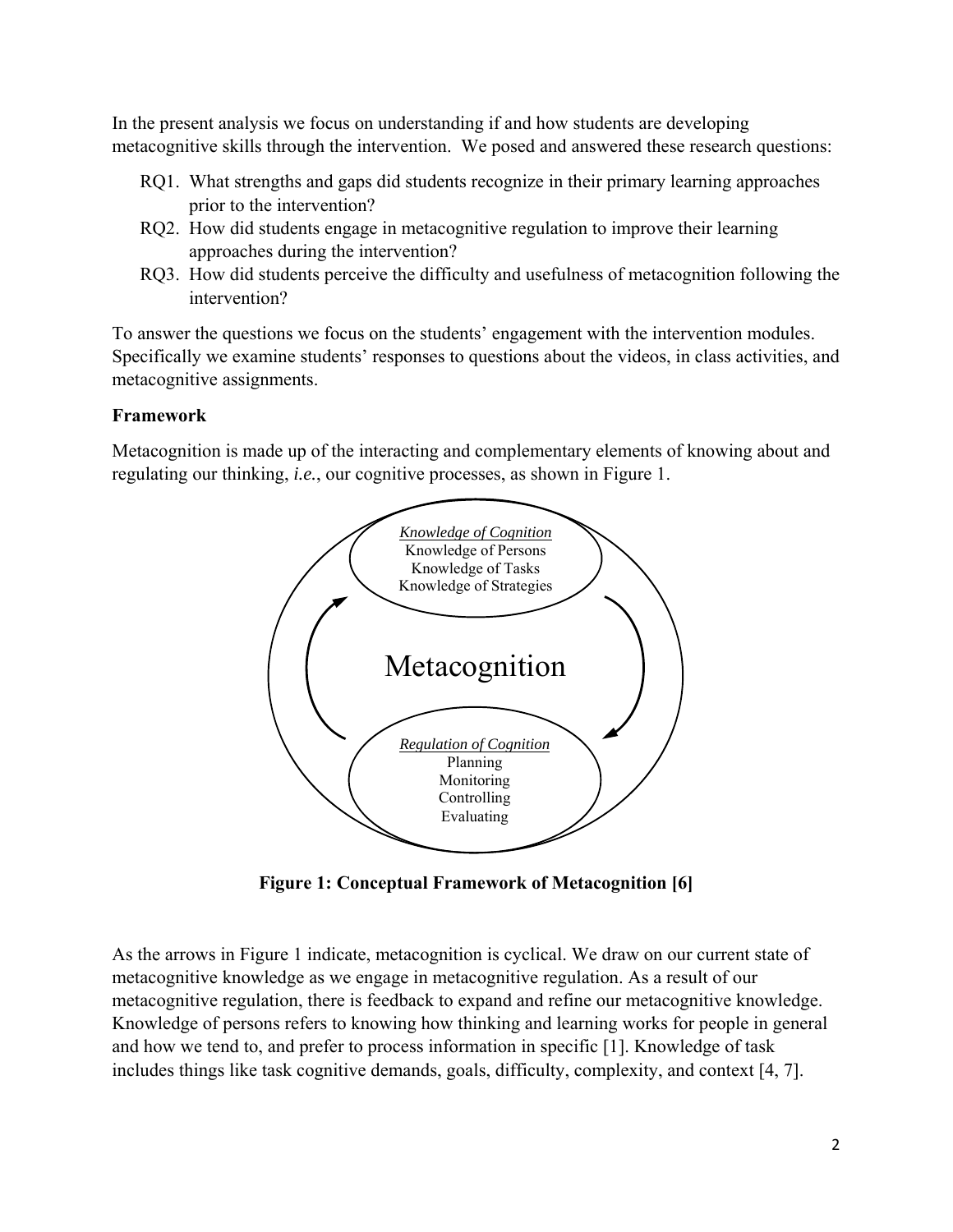Knowledge of strategies encompasses general learning and problem-solving strategies, as well as task specific strategies [4, 8].

Within metacognitive regulation, our framework focuses on planning, monitoring, controlling, and evaluating. Metacognitive planning involves integrating the elements of metacognition focused on a specific task, setting task goals, sub-dividing more complex tasks, and predicting task outcomes [8, 9]. Monitoring and control are necessarily linked activities. Monitoring is being reflective during a task, keeping track of progress, how things are going, and if selected strategies are working [8, 10]. Control is the response to findings from reflective monitoring, including changing strategies and adjusting goals. Of course, awareness of a problem does not guarantee a change, rather, it provides the opportunity for a control action. Metacognitive evaluation is reflection after a task (or sub-task) is completed, including examining artifacts of learning and how the task was navigated [9].

Metacognition is not hierarchical or one-dimensional. These elements are intertwined, and as the arrows in Figure 1 suggest, we cycle through these elements and draw on elements in concert as we practice metacognition while engaging in cognitively demanding tasks.

# **Methods**

Our Methods section consists of three parts. The first part describes the research site. The second part describes the intervention. The third part describes the data collection and analysis.

# *Site Description*

The pilot of the metacognition intervention was implemented at a small private engineering, math, and science school in an engineering problem solving course entitled Conservation and Accounting Principles (ConAPs). Two sections of this course, including 25-30 students each, received the intervention, out of eight total sections. The intervention was a graded element of the course, counting for a modest part of the homework grade. The point allocation was tied to the expected time required to complete the intervention elements relative to time to complete regular homework assignments. Even though the intervention was graded and required as part of the course, some students opted to not complete it. Because the assignments were graded, using direct quotes could make participants identifiable to instructors or peers. Therefore, we do not use any direct quotes as evidence though direct student statements contributed to the development of our findings.

### *Intervention Design*

The entire metacognition intervention consists of six modules, though we only piloted five modules in this first implementation. Each module includes a video operationalizing elements of metacognition within an engineering education context, reflection questions following the video, an in-class assignment, and a homework assignment. Students were asked to watch the video prior to attending class and submit responses to reflection questions. The in-class activities asked them to further engage with the content to build understanding. The follow-up homework assignments generally asked students to apply the content. To facilitate ease of use of the modules, we designed the modules to be short and customizable so they can fit with current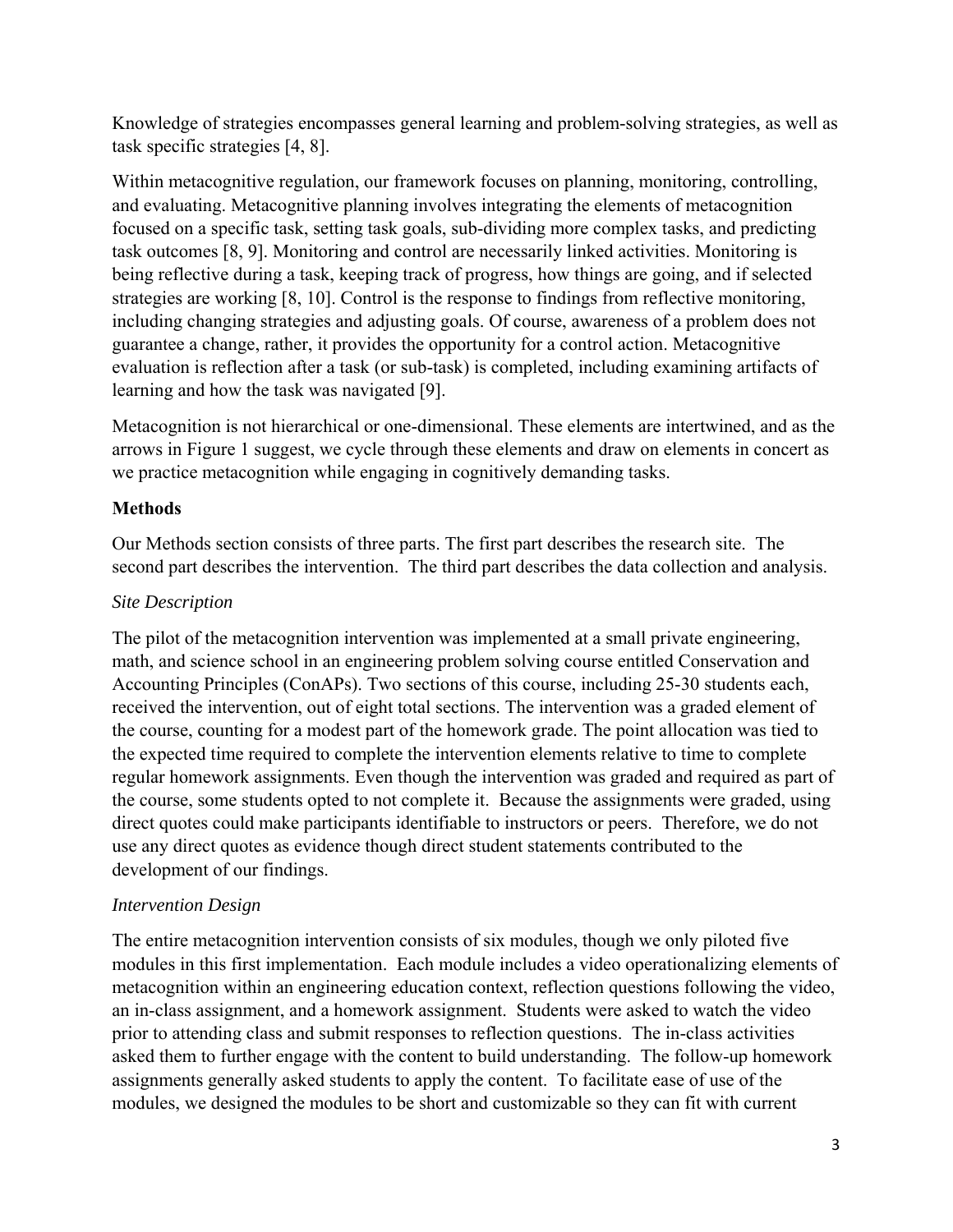content rather than forcing instructors to eliminate course content to accommodate the modules. The videos are five to ten minutes long as are the in-class activities. The follow-up homework assignments take another 15 to 20 minutes.

Module 1, "What is metacognition and why should I care?" introduces students to the metacognition framework and argues for importance of metacognitive knowledge and regulation. The in-class and homework extensions ask students to consider how they approach learning and identify the value of being able to use multiple approaches.

Module 2, "Knowing about Thinking" focuses on metacognitive knowledge of self, tasks and strategies. The in-class module asks students to think about the problem-solving format used in the class and why they are asked to write particular steps in a particular order. The assignment extension first prompts each student to inventory the specific study strategies he or she uses (based on Svinicki's GAMES survey [11]). The assignment extension prompts the students to choose an area in which he or she wants to improve and reflect on why they choose this area and specifically what he or she will do differently to improve in this area.

Module 3, "Evaluation" introduced students to the idea of assessing a learning experience to determine what worked and what did not. This module also helps students make short-term plans to correct knowledge gaps and long term plans for more effective learning in the future. The in-class activity included a list of questions students could ask themselves to determine the learning experience effectiveness. The assignment extension was an "exam wrapper" which asked students to evaluate exam performance, correct knowledge gaps and develop plans to better prepare for the next exam.

Module 4, "Planning for Our Thinking" focused on the metacognitive regulatory strategy of planning. The video introduces the idea of elephants (tasks tied to big projects and most important goals) and rabbits (tasks that can become distractions, which may or may not need to get done but generally do not attach to big goals). In class students are asked to identify elephants and rabbits associated with the course and asked students to use a calendar to plan for addressing the elephants and rabbits. The assignment extension asked students to extend the planning to include elephants and rabbits from other courses and activities that might impact the elephants and rabbits for the subject course. They were also asked to consider how they might plan to use other learning strategies they tackled in prior weeks.

Module 5, when completed, will focus on monitoring and control. Metacognitive monitoring is keeping track of how a task is going while you are working on the task, and metacognitive control is taking action in response to your awareness of how your learning is going.

Module 6, "Thinking Back and Thinking Ahead", asks students to reflect on topics from the prior weeks and think about how they can apply what they have learned going forward. The inclass activity asks students to identify one learning behavior or strategy they use that is most challenged, one learning behavior or strategy they use that is most confirmed and one or more enduring lessons from the module they can use going forward. The final module wrapped up the whole sequence in class and had no follow-up homework assignment.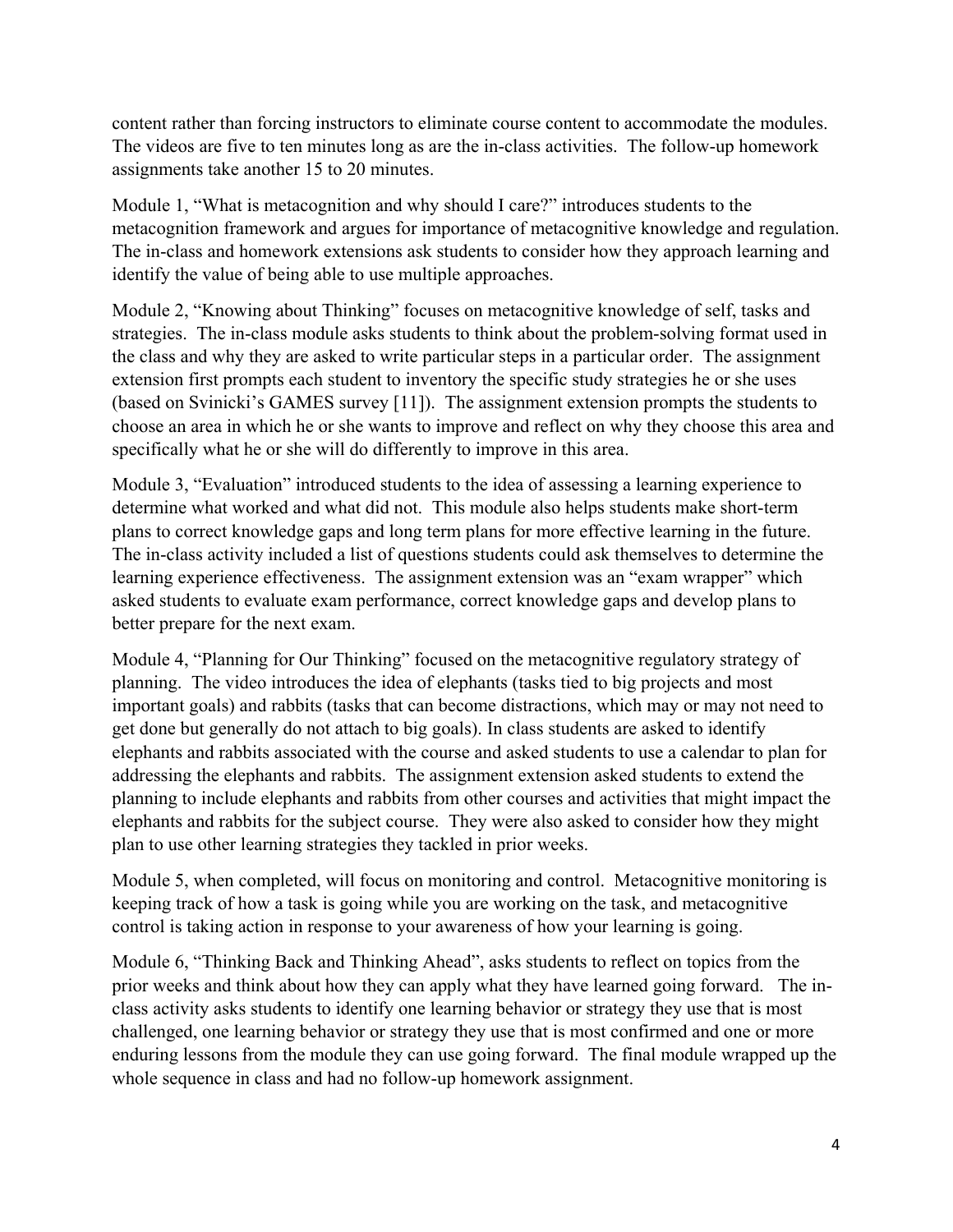# *Data Collection and Analysis*

Our data consisted of short, written responses collected electronically from students in reply to assignment questions as part of metacognition modules. While we intentionally collected data that could tell many stories regarding the intervention, we selected the following assignment questions to answer our research questions:

| <b>Research</b>                                                                                                                                                                                                                                                                         | <b>Assignment Question (Q)</b>                                                                                                                                                                                                                                                                                                  | <b>Module</b>  | Week           |
|-----------------------------------------------------------------------------------------------------------------------------------------------------------------------------------------------------------------------------------------------------------------------------------------|---------------------------------------------------------------------------------------------------------------------------------------------------------------------------------------------------------------------------------------------------------------------------------------------------------------------------------|----------------|----------------|
| <b>Question (RQ)</b>                                                                                                                                                                                                                                                                    |                                                                                                                                                                                                                                                                                                                                 |                |                |
| RQ1. What<br>strengths and gaps<br>did students<br>recognize in their<br>primary learning<br>approaches prior<br>to the<br>intervention?<br>RQ2. How did<br>students engage in<br>metacognitive<br>regulation to<br>improve their<br>learning<br>approaches during<br>the intervention? | Q1. What is your primary learning strategy for problem<br>solving courses like ConAPs? Why do you think you rely on<br>this strategy so much?                                                                                                                                                                                   | 1              | $\overline{2}$ |
|                                                                                                                                                                                                                                                                                         | Q2. Using the framework of the learning strategy categories<br>from the video: rehearsal, elaboration, and organization,<br>evaluate how well your primary learning strategy helps you<br>engage with course material. Summarize your thoughts here.                                                                            | $\overline{2}$ | $\overline{4}$ |
|                                                                                                                                                                                                                                                                                         | Q3. (After taking GAMES Survey [11]) Refer to your scrap<br>paper where you kept track of your scores in each area. In<br>what area did you score the highest? In what area did you<br>score the lowest?                                                                                                                        | $\overline{2}$ | $\overline{4}$ |
|                                                                                                                                                                                                                                                                                         | Q4. [Directly after Q3] Pick an area in which you want to<br>improve by the end of ConAPs. State why you picked that<br>area and brainstorm three strategies you could and are likely<br>to implement to improve in this area. What are you going to<br>do tomorrow (or the next time you study ConAPs) to start<br>doing this? | $\overline{2}$ | $\overline{4}$ |
|                                                                                                                                                                                                                                                                                         | Q5. Name one new thing you have been doing since<br>completing the GAMES survey. How is it helping you be a<br>more skilled and efficient learner? Review your plan and<br>strategies to implement your plan from your submission to<br>the previous assignment if necessary.                                                   | 3              | $\tau$         |
| RQ3. How did<br>students perceive<br>the difficulty and<br>usefulness of                                                                                                                                                                                                                | Q6. Is it easier, about the same, or harder to work on<br>developing your metacognitive skills than to develop your<br>athletic/music skills (whichever is meaningful to you)?<br>Please explain your answer.                                                                                                                   | 6              | 10             |
| metacognition<br>following the<br>intervention?                                                                                                                                                                                                                                         | Q7. Are you convinced that intentionally developing your<br>metacognitive skills can help you be successful? Please<br>explain your answer.                                                                                                                                                                                     | 6              | 10             |

**Table 1: Intervention Assignment Questions Relevant to Research Questions** 

For each cluster of assignment questions corresponding to a research question (see Table 1), students' responses were paired such that we could track responses from each student across questions. In cases where a student completed some questions in a cluster but not others, that student's responses were excluded from that cluster's analysis. For example, for RQ2, a student who responded to the assignment for Module 2 but not the assignment for Module 3 was excluded for analysis, as we could not compare that student's planned strategies with her actual strategies she implemented in the intermediate weeks. We observed a decline in the number of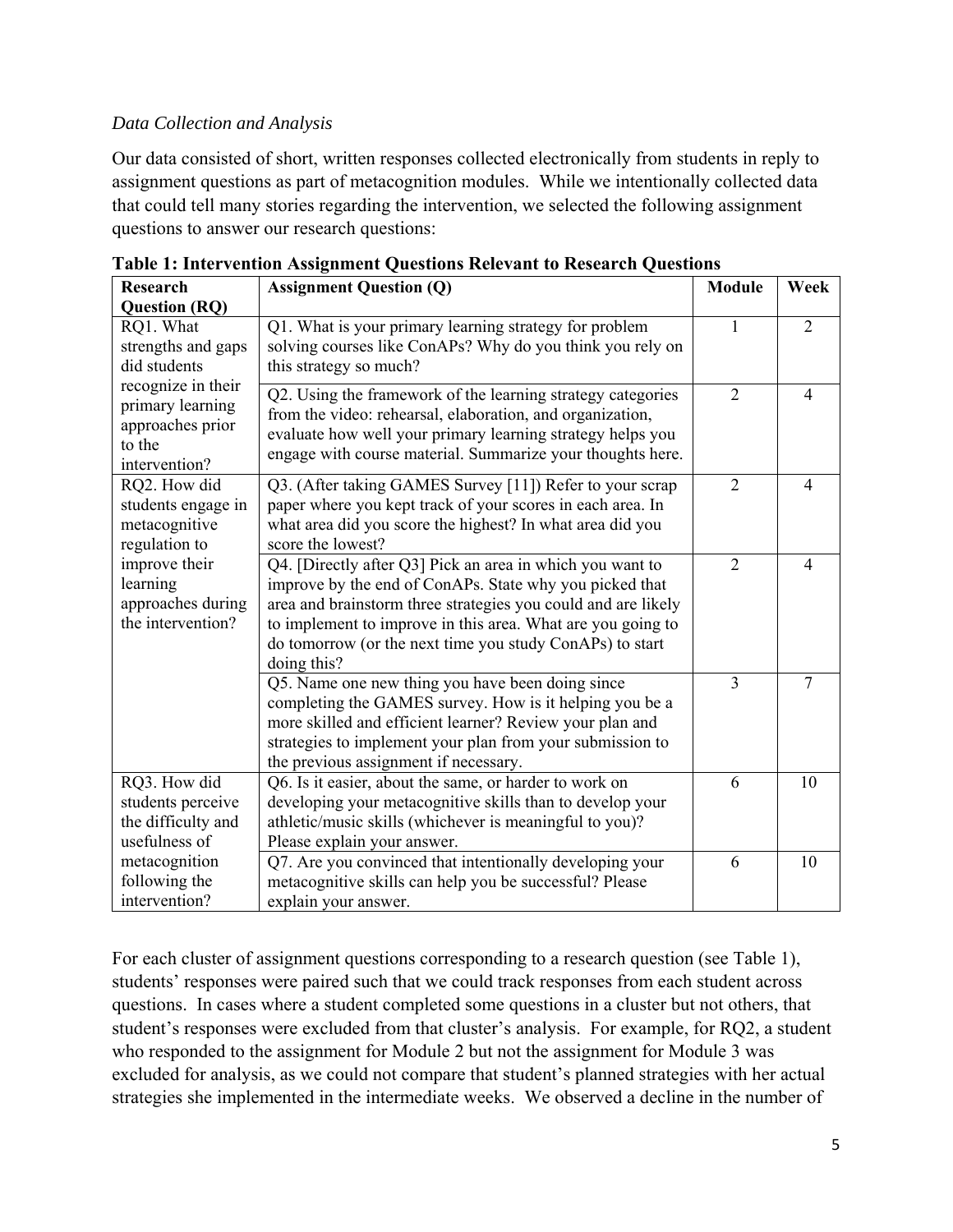responses to each assignment as the modules progressed. We were able to analyze 37 responses for RQ1, 25 responses for RQ2, and only 14 responses for RQ3. We suspect that this decline in participation was due to student prioritization of other course activities, particularly as later course exams began to draw their attention.

Data were analyzed qualitatively by open coding for emergent characteristics relevant to our research questions, categorizing these codes based on their apparent similarities, and authoring memos, all of which helped us make sense of the data [12]. Code categories were then analyzed based on their content, relative frequencies of occurrence, and patterns of co-occurrence to answer each research question. MAXQDA, a computer-aided qualitative data analysis software, was used to facilitate this analysis.

# **Results and Discussion**

Our analysis provided evidence of student metacognition in connection with the intervention we implemented. Moreover, while our analysis focused on answering our research questions, our results also illuminated several points of improvement for future implementations of the interventions designed to address metacognition, and identified methodological limitations to address when collecting further data on such interventions. To tell the story of our results in a way that flows logically, we have intentionally merged our Results and Discussion sections. This merging enables us to present and interpret the results by research question. We intersperse three types of insight throughout this section, highlighting them as **evidence**, **intervention design**, and **methodological limitation**.

# *RQ1. What strengths and gaps did students recognize in their primary learning approaches prior to the intervention?*

Responses to Q2, in which students evaluated their primary learning strategies, provided some **evidence** that students demonstrated meaningful knowledge of themselves and their strategies when provided with a framework for doing so. While some students deviated from the rehearsal, elaboration, and organization framework we requested, those that used the framework most often cited rehearsal as a strength of their primary learning strategies, while most commonly citing elaboration as a weakness. All but one of these students cited working problems provided by the course as part of their primary learning strategies, which we consider to be a form of rehearsal because it helps students recall strategies to solve similar types of problems on exams.

Responses to Q1 and Q2 also helped us identify two **methodological limitations** in the ways we framed the questions. First, in Q2, although we asked students to frame their discussion in terms of rehearsal, elaboration, and organization, many students did not do so, and instead summarized strengths and weaknesses from their own perspectives. These responses covered a large breadth of strengths and weaknesses and rarely overlapped, reducing our ability to categorize codes and thereby extract meaning from the data. Second, while we asked students to focus on their singular primary strategies in Q1 and Q2, students often listed multiple primary strategies in Q2—which frequently conflicted with their responses from Q1—further complicating our ability to systematically make meaning of the data. Both limitations can be addressed in further data collection by scaffolding student responses, e.g., by asking them to repeat the one strategy they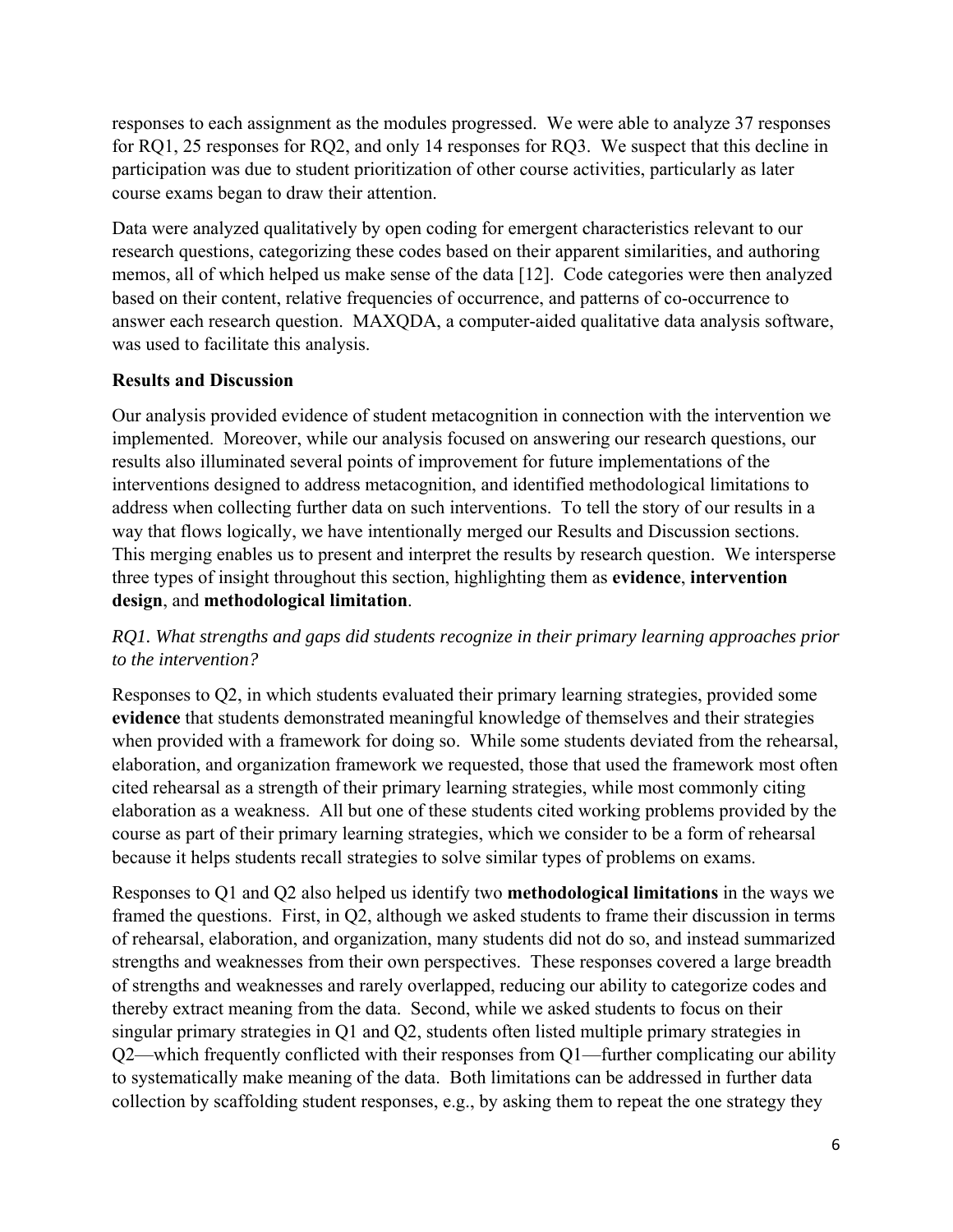use most on Q2 or by providing a table students can fill in to evaluate their strategies on each of rehearsal, elaboration, and organization.

# *RQ2: How did students engage in metacognitive regulation to improve their learning approaches during the intervention?*

Combined, responses Q3, Q4, and Q5 offered **evidence** that students engaged in metacognitive regulation to improve their learning strategies throughout the academic term. Responding to Q3 and Q4, students identified their strongest and weakest areas of learning through the GAMES survey, and then suggested changes to their learning strategies accordingly. Students suggested strategies for improvement that more often aligned with their lowest scores in the GAMES survey than not, and that would be productive in improving their weakest areas of learning. This demonstrated that they were able to brainstorm productive strategies to improve their learning by identifying areas of weakness and developing plans to address these weaknesses.

Student responses to Q3 and Q4, in combination with responses to Q2, also alerted us that future metacognition **intervention design** should press students to give the same amount of attention to their weaknesses as they give to their strengths. When evaluating their primary learning strategies, as Q2 asked, students were nearly twice as likely to discuss their strengths as they were to discuss their weaknesses. Contrarily, when students were asked to give equal attention to both in Q3 and Q4 through the GAMES survey, identifying areas of weakness proved to be an effective way to brainstorm productive strategies for improvement.

Other **evidence** of metacognitive regulation was not as straightforward. When a student discussed in Q5 the strategies he actually implemented 3 weeks later, these strategies rarely matched those the student initially suggested. The most commonly cited actual strategies focused on planning time to study, how to interact with problems, and ways of reviewing or referencing course material during study. We found these to be less ambitious than the most common suggested strategies, which focused on setting goals, getting help, and finding ways to improve productivity during study. One area where suggested and actual strategies overlapped with similar frequency was working with peers, such as participating in study groups and discussing course material with classmates.

However, we found that the actual strategies were progressive compared to the types of strategies students first described in the Q1. To illustrate this, student responses to Q1 and Q5 both commonly discussed using problems during study, but the ways they described using problems differed. In Q1, students who discussed problems contended that working a problem was intrinsically valuable. In Q5, by contrast, students who discussed problems pointed out that reworking previously worked problems was not necessarily productive. These students discussed using strategies such as seeking out new problems, utilizing university-archived test problems from previous semesters, and even creating their own problems based on course concepts, none of which were present in responses to Q1.

We believe that the differences in students' suggested and actual strategies was due in large part to a **methodological limitation** involving the timing of data collection. In the 3 weeks between module 2 (where students suggested strategies) and module 3 (where students reported actual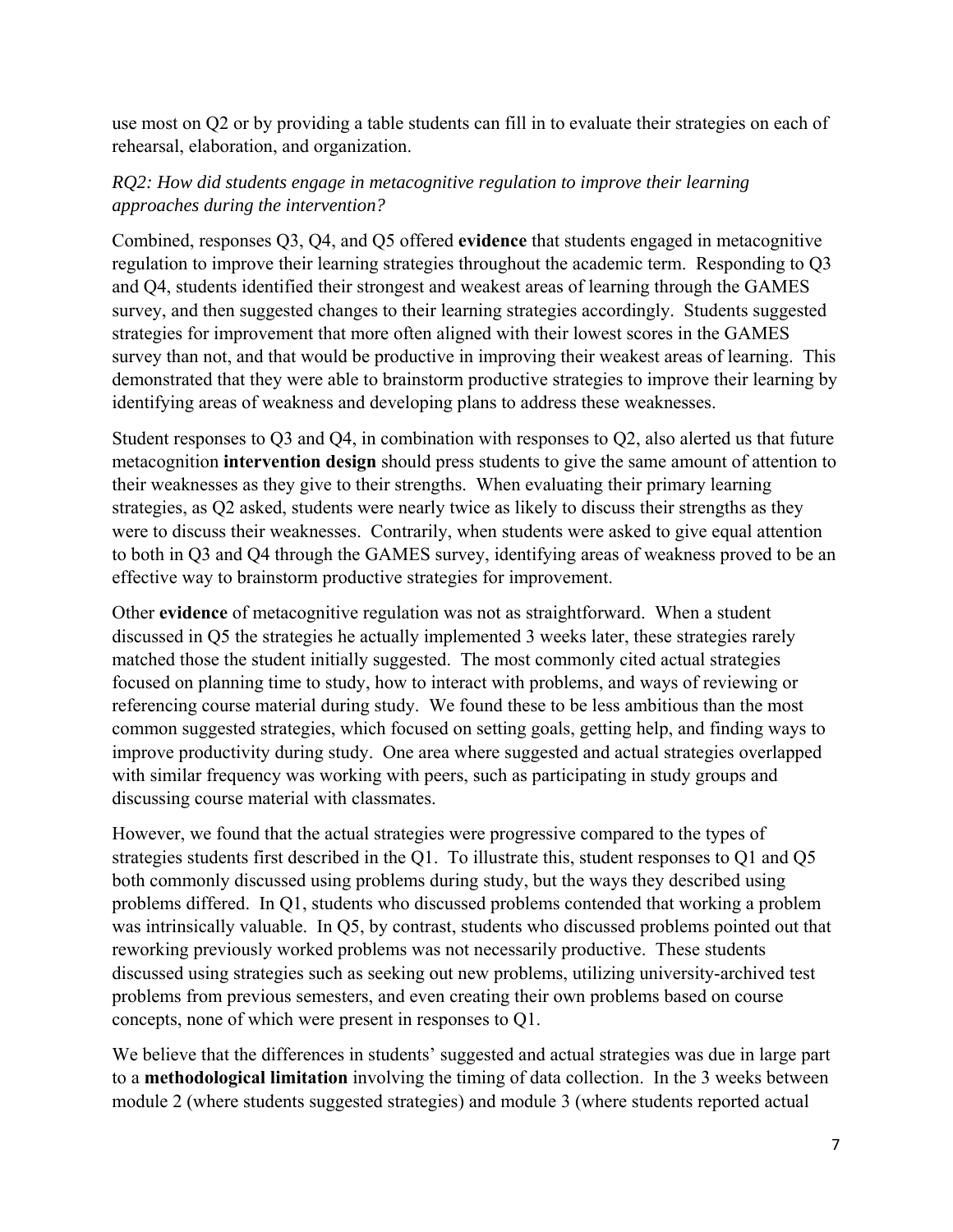strategies), students spent much of their time preparing for an upcoming exam. As such, actual strategies employed tended to focus primarily on test preparation, while suggested strategies tended to focus on more general coursework. In future data collection, these assignments could be positioned in such a way that the circumstances of learning are similar between the two assignments.

# *RQ3: How did students perceive the difficulty and usefulness of metacognition following the intervention?*

Q6 and Q7 both provided **evidence** that students find metacognition both useful and difficult to develop compared to skills in music and sports, as almost every student response explicitly stated both points. Moreover, we found some evidence that both metacognitive knowledge and regulation were important to students. When responding to Q7 regarding why metacognition contributed to their success, most students offered the straightforward logic that metacognition improves learning, and better learning leads to more success. However, those responses that offered more substantive explanations most commonly cited knowledge of self and strategies understanding one's own habits and weaknesses and knowing strategies to remedy them—as contributive to their success. Moreover, while almost every student felt metacognition was more difficult to develop than skills in sports or music, two students felt metacognition was equal in difficulty to develop. Both of these students said they recognized that metacognition required the same level of perseverance and attention that sports/music require, and realizing this made the skills seem equal in difficulty. This suggests the importance of encouraging students to follow through on their metacognitive regulation plans.

These questions also highlight an important point for metacognition **intervention design**. When answering Q6 regarding the difficulty of metacognition, students either explained the difficulty of metacognition comes from lack of enjoyment or noted difficulty developing and measuring competence compared to music/sports skills—most commonly because metacognition yielded less visible results. This ties in to research on self-determination theory, which asserts that developing and monitoring one's competence is essential to intrinsic motivation (often described as enjoyment) [13]. As such, interventions targeting metacognition should build in ways to help students visibly track their progress. Such an approach is reinforced by the two students who, in response to Q7, were not sure metacognition would contribute to their success; both cited a failure to see progress during the semester among their reasons for being skeptical.

One potentially effective intervention strategy to address a number of issues highlighted in this paper would be to ask students to track a particular (self-selected) learning strategy through the planning phase to complete implementation. This would (1) provide stronger evidence for or against students' continuation of metacognitive planning to metacognitive regulation, (2) allow students to visualize their progress, and (3) give students practice in metacognitive regulation, perhaps lowering the high perceived difficulty of metacognition.

# **Conclusions, Implications and Future Work**

At a high level, our study reveals three important findings. First, students demonstrated meaningful knowledge of themselves and their strategies when provided with a framework for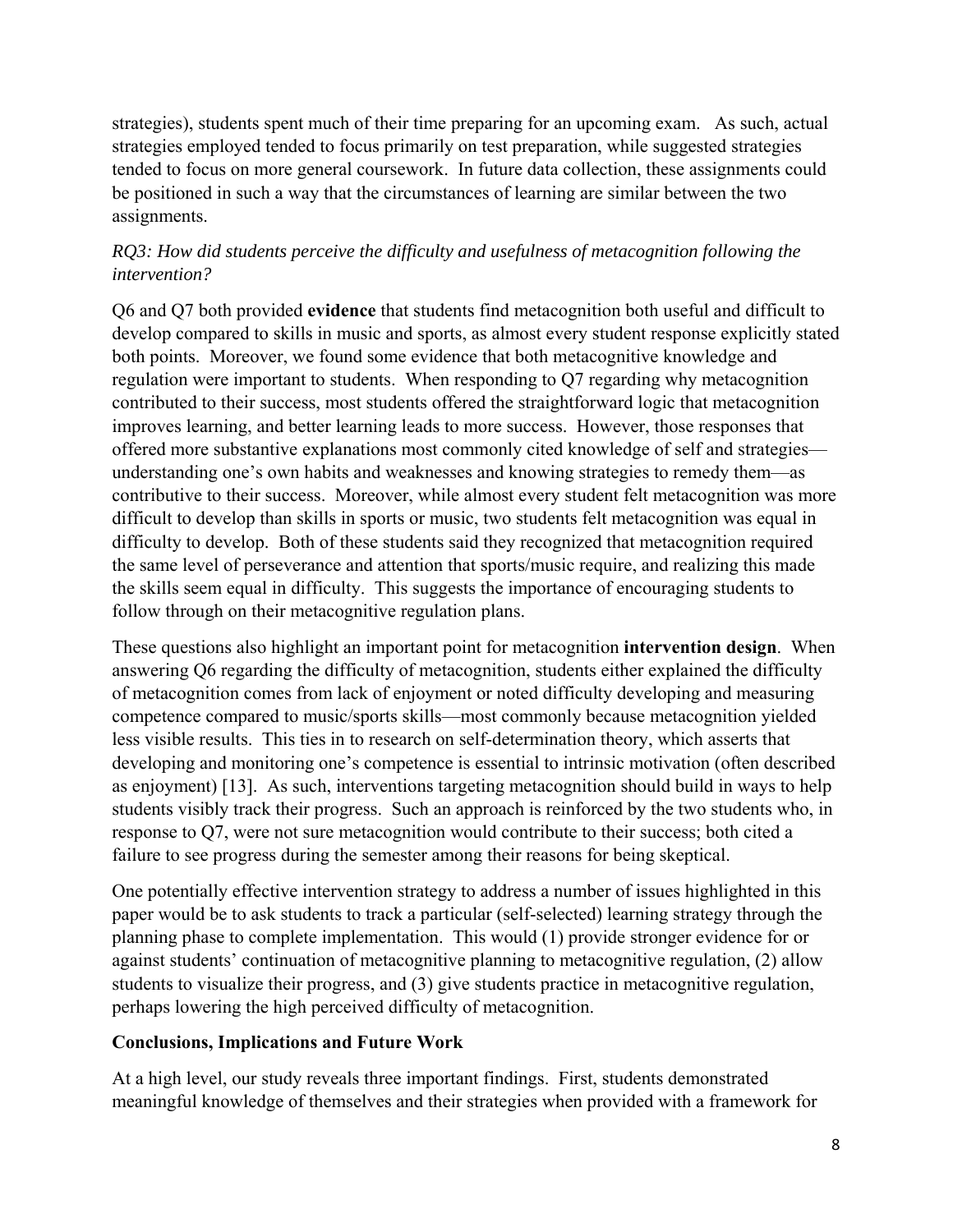doing so. Second, students engaged in metacognitive regulation to improve their learning strategies throughout the academic term. Finally, students find metacognition both useful and difficult to develop. While these findings have implications for the design of our project as we go forward, they also have important implications for educators.

Our findings suggest that it is possible to teach students about metacognition and to help them develop metacognitive stills. Doing so requires providing students with a framework to know how to think about their learning processes. Our findings also suggest not just sharing the framework and hoping students grab onto it, but instead helping them learn how to focus on specific aspects and to consider both strengths and weaknesses. Our findings also suggest that students are willing to engage in developing metacognitive skills, but recognize that doing so is hard work. There are many ways students might be motivated to engage in developing metacognitive skills; students might want to improve grades or develop more efficient approaches to learning to ease the tight schedules that can come with engineering majors. Asking students what would motivate them to change their approach to learning could be a good way to start.

Future work for our project team includes revising the intervention materials and testing them in a different engineering education context. We can directly draw on the findings from this analysis to help us. Beyond the scope of this project, investigating the intersection of motivation and metacognition could be a fruitful avenue for finding ways to encourage students to engage fully in the intervention activities.

### **References**

- 1. Flavell, J.H., *Metacognition and cognitive monitoring: A new area of cognitive– developmental inquiry.* American Psychologist, 1979. **34**(10): p. 906-911.
- 2. Brown, A., *Metacognition, Executive Control, Self-Regulation and Other More Mysterious Mechanisms*, in *Metacognition, Motivation and Understanding*, F.E. Weinert and R.H. Kluew, Editors. 1987, Lawrence Erlbaum Associates, Publishers: Hillsdale, New Jersey. p. 65-116.
- 3. Jonassen, D.H., *Learning to Solve Problems: A Handobook for Designing Problem-Solving Learning Environments*. 2011, New York, NY: Routhledge.
- 4. Pintrich, P.R., *The Role of Metacognitive Knowledge in Learning, Teaching, and Assessing.* Theory into Practice, 2002. **41**(4): p. 219-225.
- 5. Davidson, J.E., R. Deuser, and R.J. Sternberg, *The Role of Metacognition in Problem Solving*, in *Metacognition: Knowing about Knowing*, J. Metcalfe and A.P. Shimamura, Editors. 1994, MIT Press: Cambridge, MA.
- 6. Cunningham, P., Matusovich, H., Hunter, D., and McCord, R., *Teaching Metacognition: Helping Engineering Students Take Ownership of Their Own Learning*. Proceedings of the Frontiers in Education Conference, 2015, El Paso, TX.
- 7. Tarricone, P., *The Taxonomy of Metacognition*. 2011, New York, NY: Psychology Press.
- 8. Whitebread, D., et al., *Development of Metacognition and Self-Regulated Learning in Young Children: Role of Collaborative and Peer-Assisted Learning.* Journal of Cognitive and Educational Psychology, 2007. **6**(3): p. 433-455.